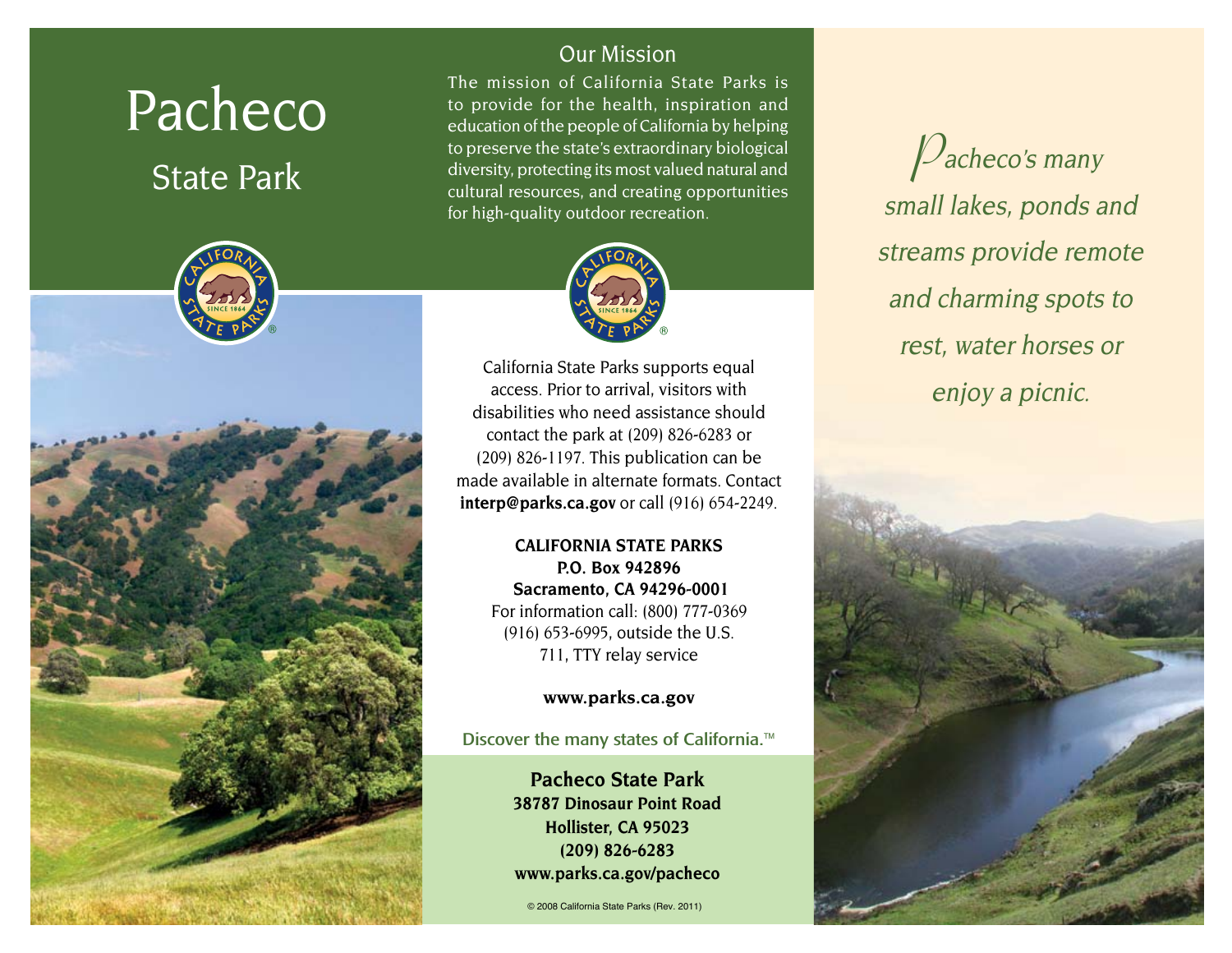# **xplosions of colorful wildflowers, E**

incredible vistas from rolling hills, secluded meadows—these are all part of vibrant Pacheco State Park. The last remaining portion of an old Mexican land grant, El Rancho San Luis Gonzaga, the 6,890 acres of this state park are rich with wildlife and historic features.

The Pacheco area is semiarid. Summer temperatures range from 80 to 100 degrees while winter brings a brisker 45 to 65 degrees. Evenings are cool all year due to coastal air currents moving across Pacheco Pass. Layered clothing is recommended.

#### **PARK HISTORY**

#### **Native People**

Archaeological and ethnographic evidence indicates that Pacheco Pass was a borderland primarily inhabited by the Northern Valley Yokuts tribe and the Mutsun branch of Coastal Ohlone. Small, seasonal camps were common among these groups. Larger villages, with more elaborate circular structures and semi-subterranean pit houses, could shelter about 200.

The native people experienced large population losses as a result of Mexican incursions; they were almost destroyed by early American gold prospectors and settlers. Today, the tribes have reestablished their ancient roots and continue to reside in the region. Highway 152 along the park traces an old native trail running from the Central Valley to the coast.



#### **The Pacheco Family**

Pacheco Pass is strategically located at the edge of the Diablo Range, providing a vital transportation link between the Pacific coast and California's Central Valley.

In 1806 Gabriel Moraga and Father Pedro Muñoz traversed the pass during the first documented European expedition. They camped at a former Yokuts village site.

Soldier and wagon maker Francisco Perez Pacheco came to California from Mexico in 1820. The Mexican governor granted a 48,000-acre parcel, El Rancho San Luis Gonzaga, to Francisco Pacheco in 1843.

The following year, his son Juan Perez Pacheco

built an adobe outpost on the site of today's San Luis Reservoir campground, near the location where Moraga and Muñoz had camped nearly 40 years earlier. The adobe house subsequently served as a stage stop, telegraph station, gambling hall and even a gas station Francisco Pacheco

and roadside cafe for travelers. Many roads have since been built through the tranquil hills, including the original Pacheco Pass toll road, engineered by Andrew Firebaugh in 1856.

The Pacheco family continued to flourish, increasing their land holdings until they were among the wealthiest landowners in California. Pacheco descendants maintained title to this property for five generations.

The park came into existence through the dream of Paula Fatjo, the great-great granddaughter of Francisco Pacheco. After inheriting the land, Fatjo wanted her ranch to be safeguarded for those who shared her love for the animals and the beautiful, unspoiled land found here. In 1992, she bequeathed the remaining 6,890 acres of her ranch to the State.

#### **NATURAL RESOURCES**

#### **Natural Features**

Pacheco State Park is famed for its sweeping panoramas of mostly undeveloped grasslands and oak woodlands. Its location atop the Diablo Mountain Range provides impressive vistas in all directions. The 1,927 foot Spike's Peak offers a 360-degree view of San Luis Reservoir, the Central Valley, and the Coast Mountain Range. Grasslands, woodlands, ponds and natural springs provide seasonal interest. Summer and autumn grasses turn gold, while spring rains bring bursts of wildflower colors. Frequent strong winds have sculpted the old blue and live oaks into striking windswept forms.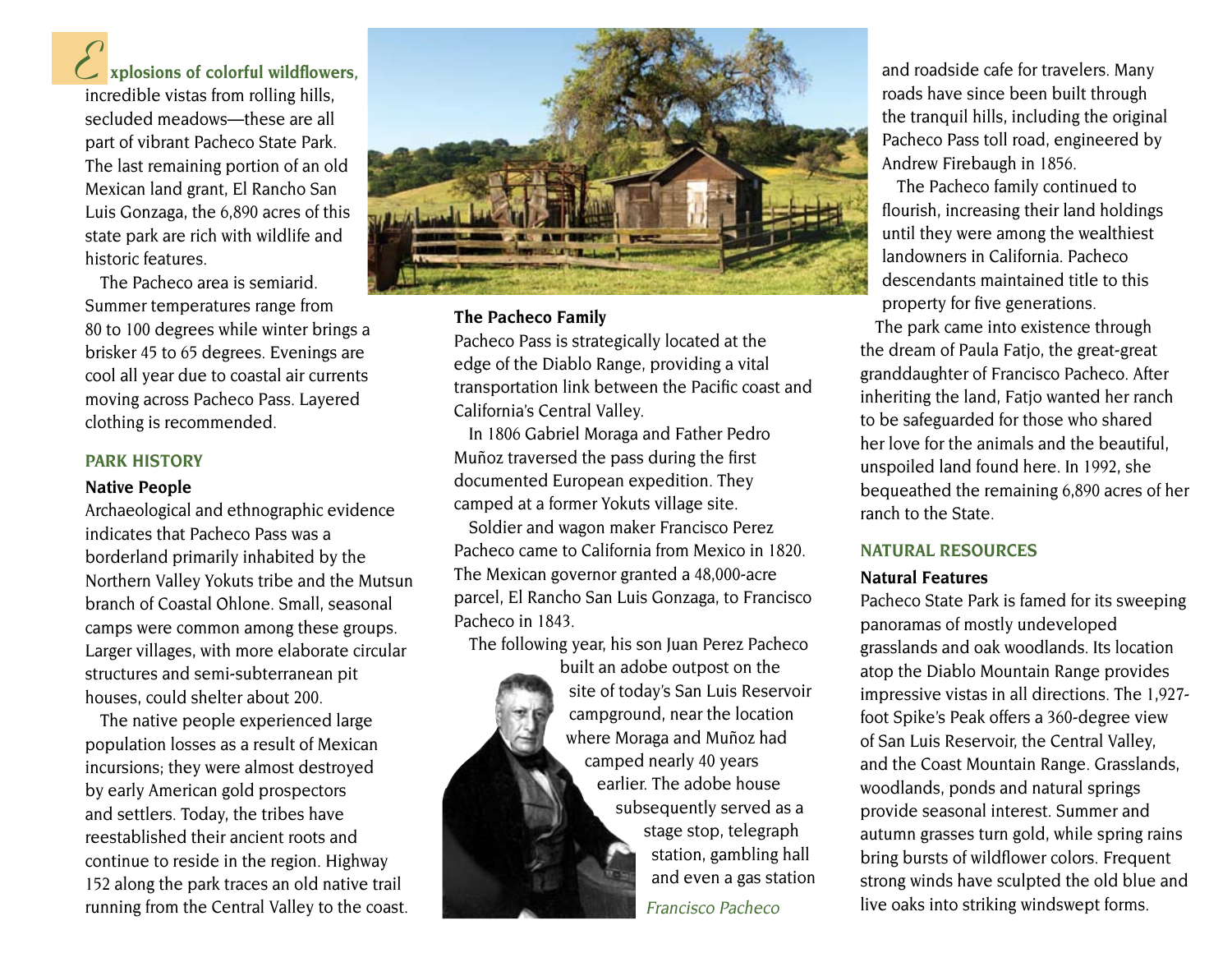#### **Plants and Animals**

The park's native perennial grasses include one-sided bluegrass, purple needlegrass, and wild rye grasses. Carpeting the hills in spring are such wildflowers as butter-n-eggs, yellow violets, shooting star, popcorn flower, larkspur and California poppy.

A variety of wild animals calls the park home. Tule elk, deer, bobcats, coyotes and foxes roam the slopes while golden eagles and several species of hawks soar above the treetops. Cattle graze on the historic ranch in winter and spring, as they have for more than 100 years.

#### **wind Turbine Farm**

Silent, three-armed sentinels dot the hills of Pacheco State Park, providing clean energy for homes across the state. The eastern portion of the park is leased to a commercial venture that operates wind power plants



and maintains turbines that generate enough electrical power for 3,500 homes. Call the park for tour information.

### **ACTIVITIES**

#### **Trails**

Twenty-eight miles of trails offer several varied loop choices for visitors. **Hiking—**Visitors are encouraged to hike the trails once traversed by many historical figures including the Yokuts and Mutsun people, Spanish

missionaries and soldiers, Mexican vaqueros, gold seekers and bandits. **Biking—**All park trails currently allow bicycles and offer beginners and skilled riders a challenging and enjoyable ride over gentle slopes and steep hills. **Equestrians—**Paula Fatjo donated the property to promote a love of horses and of undisturbed land. Scenic equestrian trails wind throughout the park, and several small lakes provide drinking water for the horses. Primitive horse camping is available at the day-use area. Advance reservations are required and can be made by calling (209) 826-1197.

#### **Special Events/Programs**

Springtime guided walks highlight the park's fascinating history, and wildflower displays showcase its natural features. Kite Day and Wildflower Day are held annually. Call for dates and times. school groups learn about wind energy. Call for dates and times.



# **Accessible FEATURES**

Accessibility is continually improving; however, there are currently no wheelchairaccessible activities at this park. For updates, check **http://access.parks.ca.gov**.

#### **NEARBY STATE PARKS**

- Henry W. Coe State Park 9000 East Dunne Avenue Morgan Hill 95037 (408) 779-2728
- San Luis Reservoir State Recreation Area, 7 miles west of I-5 on Highway

152. 31426 Gonzaga Road, Gustine 95322 (209) 826-1197

#### **PLEASE REMEMBER**

- The park's natural and cultural resources are protected by state law, and may not be removed or disturbed.
- Firearms and hunting are prohibited in state parks.
- Dogs are not allowed on the trails or in the backcountry of the park.
- Drinking water is not available in the park.

**WARNING:** The western black-legged tick is common throughout California and is often found on the tips of grasses and shrubs. Rattlesnakes and poison oak are also present. Help preserve natural features and stay safe. Keep on marked trails and avoid